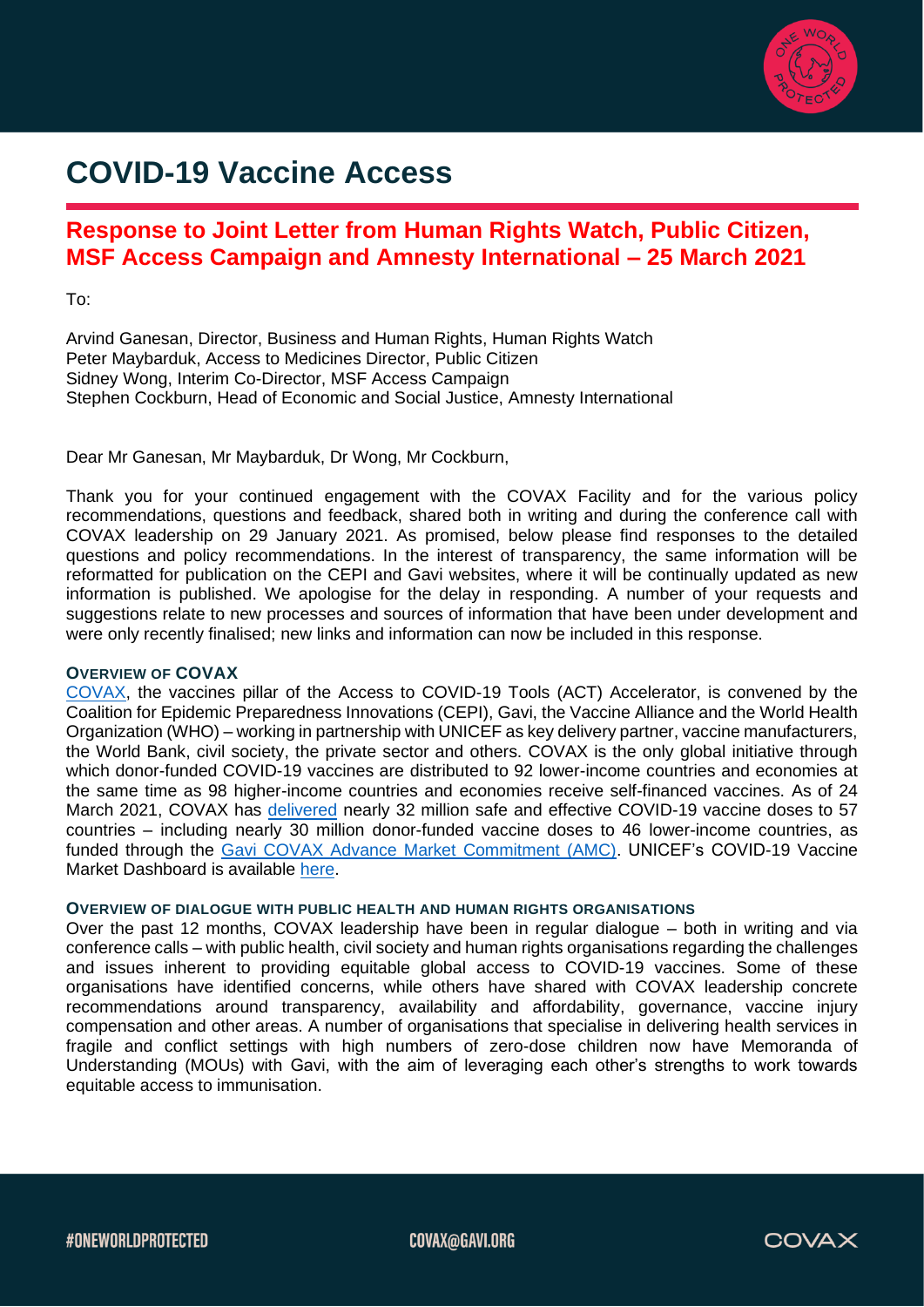Given the urgency of the task to end the acute phase of the COVID-19 pandemic, COVAX's priorities remain volume, price and speed of delivery of safe, effective and stringently regulated COVID-19 vaccines in the context of a rapidly evolving pandemic. Access to life-saving immunisation is a fundamental human right, and the Gavi COVAX AMC was set up to provide safe, effective vaccines to high-risk people in lowerincome economies who would have been most likely to miss out on COVID-19 vaccines. COVAX anticipates being able to provide participating countries and economies with enough doses by the end of 2021 to protect high-risk individuals, including health care and other frontline workers, and vulnerable groups – approximately 20% of each participating population (unless a participant has requested a lower percentage of doses). COVAX is also exploring means for economies to achieve higher coverage, through additional donor financing and doses if available, as well as through the support of multilateral development banks. In order to enable COVAX to deliver on its equitable access mission, political will of both economies and manufacturers, together with funding, is needed. The support from human rights-focused and other civil society organisations in this ambition is much appreciated.

COVAX leadership are grateful to these public health and human rights organisations, not only for sharing their expertise, feedback, guidance and time, but also for their candor, commitment and collaboration – which have increased COVAX's attention on human rights standards and principles, and helped inform its operations. COVAX agrees with the need for further alignment with the Sustainable Development Goals (SDGs), particularly SDGs 3 and 9. Please see below for COVAX's response to these detailed recommendations.

# **COVAX RESPONSE TO DETAILED RECOMMENDATIONS (ANNEX I)**

*Note: COVAX response appears in green font.*

# **A. Transparency**

**COVAX** 

**Recommendation 1:** Publish all agreements, advance market commitments, and statements of intent surrounding vaccine research and development, and procurement. This includes a) all underlying agreements CEPI has signed surrounding the nine vaccine candidates that are part of the COVAX Facility; b) vaccine procurement agreements signed with AstraZeneca, Serum Institute, and Novavax; as well as the Sanofi and GSK Statement of Intent.

**COVAX response:** To maintain the transparency of COVAX plans and operations – as well as to communicate vital and timely information to a spectrum of COVAX stakeholders – documents relating to COVAX's operations and allocation decisions are made available to the publi[c via the Gavi website,](https://www.gavi.org/covax-facility#documents) except in such cases where the disclosure of such documents would infringe upon confidentiality obligations. For further information, please refer to the response to Annex II below, items A2 and A3, as well as the [summary of equitable access provisions in CEPI's COVID-19 vaccine development agreements.](https://cepi.net/wp-content/uploads/2020/12/Enabling-equitable-access-to-COVID19-vaccines-v3-22Feb-2021.pdf)

**Recommendation 2.** Publish in full all industry responses to the UNICEF Supply Division and Pan-American Health Organization Request for Proposal published on November 11, 2020.

**COVAX response:** This is best directed to UNICEF.

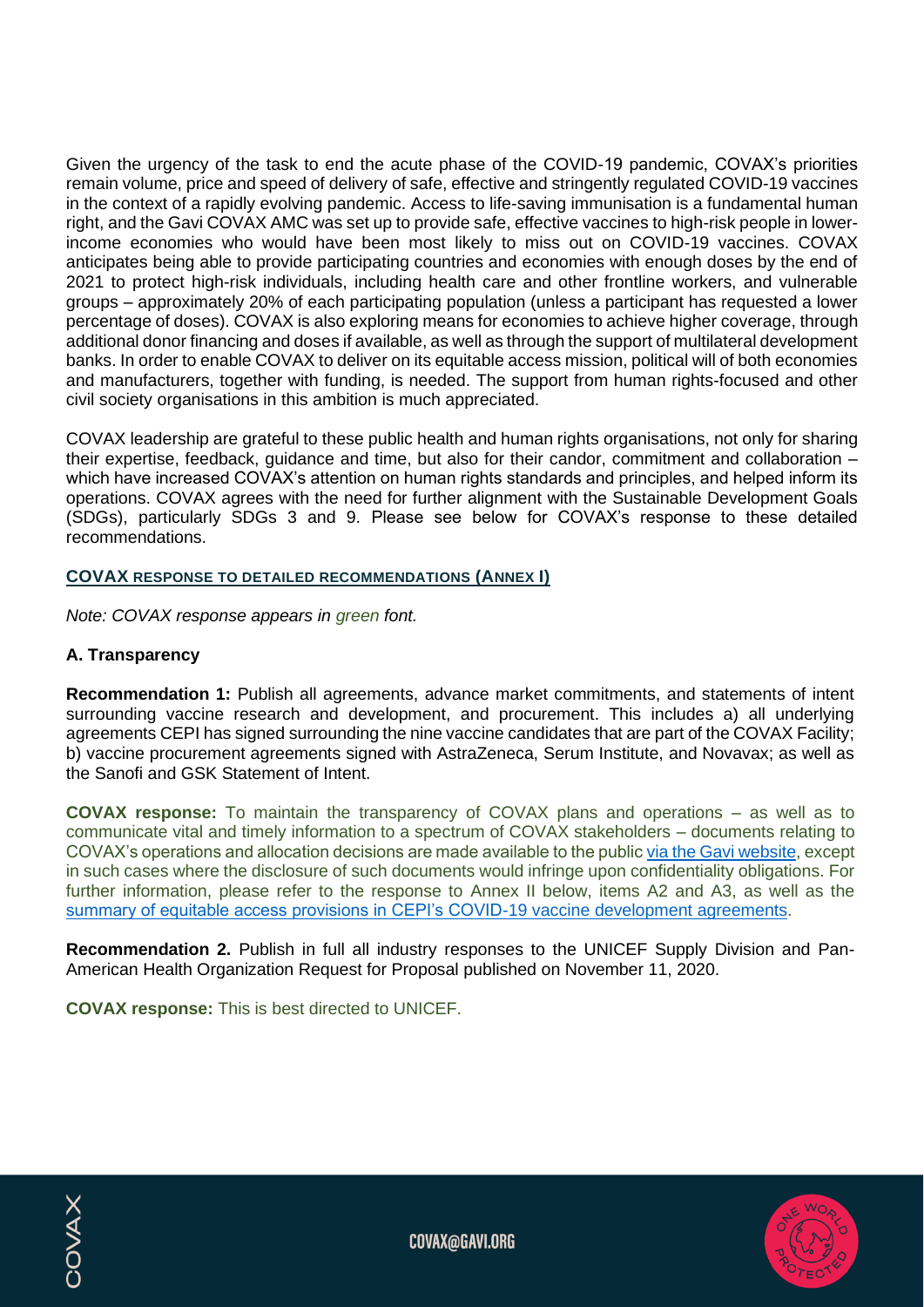**Recommendation 3:** Publish an index that specifies which option (Committed Purchase Arrangement or Optional Purchase Arrangement), what percentage (10-50 percent) of their population, and the total number of doses that each of the Self-Financing Participants have elected to receive through the facility.

**COVAX response:** COVAX is currently developing a vaccine roll-out heat map that will reflect this information. This is expected to be available in the coming weeks.

**Recommendation 3 (continued):** Additionally, publish the overall volume of doses that the COVAX Facility (for both Self-Financing Participants and AMC countries) is trying to secure for all participants.

**COVAX response:** For this information, please refer to the [COVAX Global Supply Forecast](https://www.gavi.org/sites/default/files/covid/covax/COVAX%20Supply%20Forecast.pdf) published on 2 March 2021; and UNICEF's [COVID-19 Vaccine Market Dashboard.](https://www.unicef.org/supply/covid-19-vaccine-market-dashboard)

**Recommendation 4:** Publish an index of each Self-Financing Participant's required down payment and the status of its receipt.

**COVAX response:** COVAX has received down payments from all self-financing participants. A full list of participating economies can be found [here.](https://www.gavi.org/sites/default/files/covid/pr/COVAX_CA_COIP_List_COVAX_PR_15-12.pdf)

**Recommendation 5:** Publish an index of each AMC country's co-financing/cost-sharing commitment and status of its receipt.

**COVAX response:** There are no firm cost-sharing agreements yet. Currently, COVAX is launching a process to solicit demand for additional doses from Gavi COVAX AMC countries, after which it will confirm supply expectations before entering into binding commitments with Gavi COVAX AMC countries to finance additional doses via cost-sharing. Cost-sharing information could be available once Gavi COVAX AMC countries make these binding commitments.

**Recommendation 6:** Publish and periodically update information about each vaccine candidate in the COVAX Facility's portfolio. This should, at a minimum, include information about: **a.** How each candidate compared on a set of common criteria used to assess them (for example, coldchain, previous use of technology; efficacy);

**COVAX response:** The latest information on which vaccine candidates are included in the COVAX Facility portfolio is provided in th[e COVAX Global Supply Forecast](https://www.gavi.org/sites/default/files/covid/covax/COVAX%20Supply%20Forecast.pdf) mentioned above. This takes into consideration assessment of vaccines against preferred and critical characteristics listed in the [WHO Target](https://www.who.int/docs/default-source/blue-print/who-target-product-profiles-for-covid-19-vaccines.pdf) Product [Profiles for COVID-19 Vaccines,](https://www.who.int/docs/default-source/blue-print/who-target-product-profiles-for-covid-19-vaccines.pdf) as well as emerging considerations such as effectiveness against variants of concern. Please refer to the ["Vaccine specific resources"](https://www.who.int/tools/covid-19-vaccine-introduction-toolkit#Vaccine%20specific%20resources) section of WHO's [COVID-19 vaccine](https://www.who.int/tools/covid-19-vaccine-introduction-toolkit)  [introduction toolkit.](https://www.who.int/tools/covid-19-vaccine-introduction-toolkit) Also, Gavi maintains a [COVID-19 vaccine race](https://www.gavi.org/vaccineswork/covid-19-vaccine-race) page on its website, which is updated on a weekly basis.

**b.** Due diligence and related results regarding the patent landscape for the vaccine candidate;

**c.** Due diligence and related results around legal disputes surrounding the vaccine candidate;

**COVAX response:** The COVAX governance system was built to ensure high-quality due diligence at every step of the process. Please refer to [this explainer](https://www.gavi.org/vaccineswork/covax-facility-governance-explained) and [COVAX: Structure and Principles](https://www.gavi.org/sites/default/files/covid/covax/COVAX_the-Vaccines-Pillar-of-the-Access-to-COVID-19-Tools-ACT-Accelerator.pdf) for more information about the roles of the technical, advisory and governance bodies such as the Independent Product Group (IPG), Market-Sensitive Decisions Committee (MSDC), and Research and Development and Manufacturing Investment Committee (RDMIC).

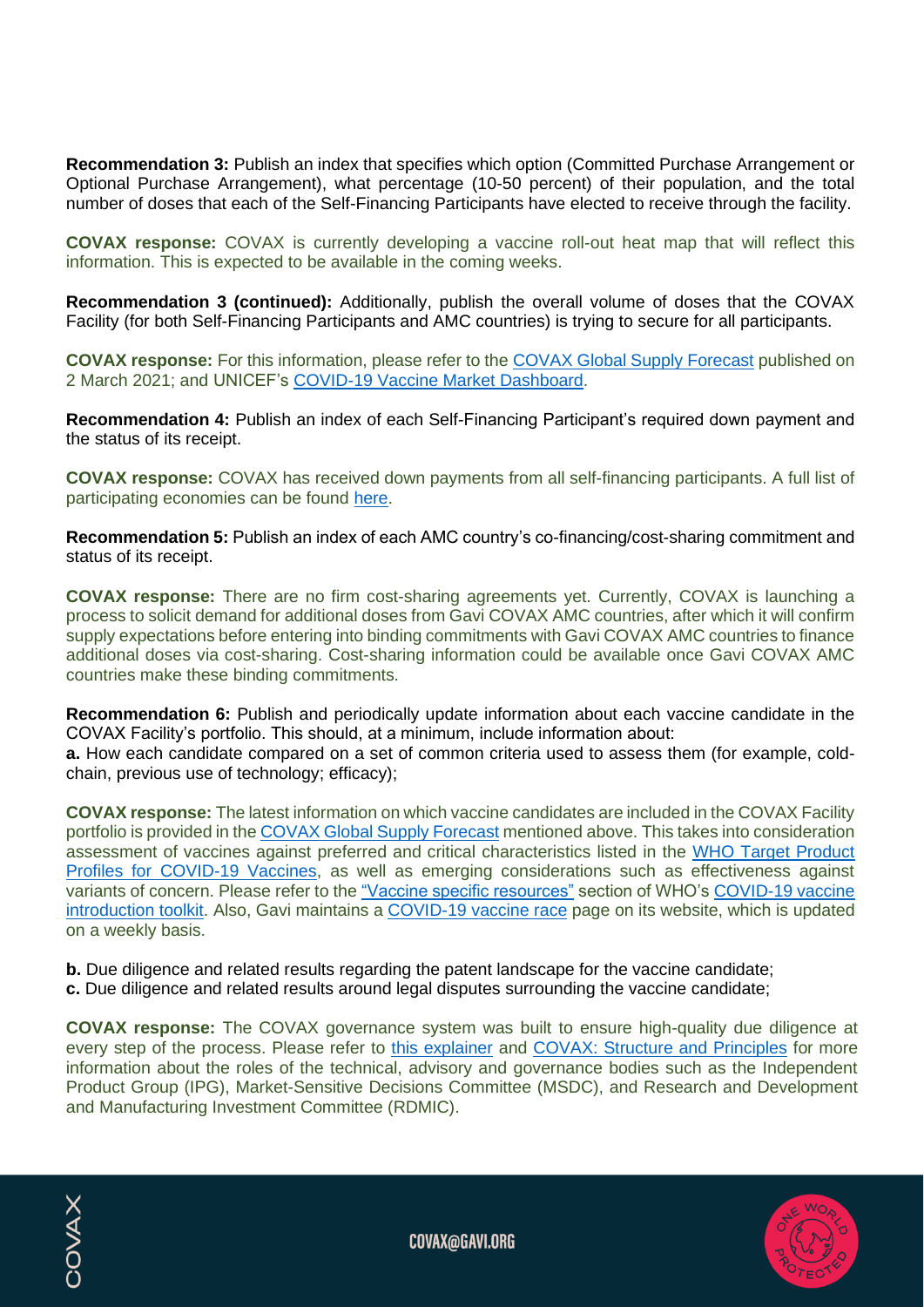CEPI requests information about patent landscape from potential awardees, as well as information about any legal disputes with a view to ensuring a clear and known path to access. The timing of publication of patent applications and the timing of COVID-19 means that a Freedom to Operate (FTO) search is likely not sufficient to provide accurate information in time before a CEPI commitment is made.

#### **d.** Price estimates;

**COVAX response:** COVAX's goal is to maintain transparency, and the usual practice of UNICEF Supply Division is to publish prices unless a specific confidentiality agreement applies.

**e.** Due diligence and related results to assess manufacturing capacity for the underlying vaccine platform technology, identifying what manufacturing capacity is booked up, what is available, and what can be repurposed or scaled up.

**COVAX response:** In 2020, CEPI issued two Calls for Expressions of Interest to assess the available manufacturing capacity globally for drug substance and drug product (report available [here\)](https://cepi.net/news_cepi/cepi-survey-assesses-potential-covid-19-vaccine-manufacturing-capacity/). The information gathered was used to connect developers in need of additional capacity to those with suitable capacity. This is being closely monitored as part of project management.

As outlined in this [equitable access paper,](https://cepi.net/wp-content/uploads/2020/12/Enabling-equitable-access-to-COVID19-vaccines-v3-22Feb-2021.pdf) CEPI supports the scale-up of manufacture for its portfolio of candidates to maximise capacity and mitigate risks to technology transfer. The current market for manufacturing capacity is highly dynamic, which limits the operational value of reporting.

**Recommendation 7:** Collate and publish vaccine candidate's clinical trial results in a time-bound manner on an open access basis (free and unrestricted access) in line with the 2015 WHO Statement on Public Disclosure of Clinical Trial Results.

**COVAX response:** In accordance with regulatory obligations, manufacturers are typically required to publish clinical results if public funding has been received for research and development. Meanwhile, CEPI funding agreements contain requirements for awardees to publish and share data and materials to ensure that all can benefit from the work funded by CEPI. For more information, please reference CEPI's Clinical [Trials Policy and Equitable Access Policy.](https://cepi.net/about/governance/?doc_category=136)

**Recommendation 8:** Publish, on a timely basis, meeting minutes from each of the COVAX Pillar's working groups.

**COVAX response:** Each COVAX working group has its own Terms of Reference and modalities. Given the pace at which topics are moving, resourcing constraints and complex nature of discussions, minutes are not published. Meanwhile, there are [ten CSO representatives appointed to all key COVAX working](https://www.gavi.org/news/media-room/covax-welcomes-appointment-civil-society-representatives)  [groups.](https://www.gavi.org/news/media-room/covax-welcomes-appointment-civil-society-representatives)

#### **B. Maximize Availability and Affordability**

**Recommendation 1:** Develop and publish—in consultation with civil society—a human rights and equitable access policy that guides the design and work of the COVAX Facility.

**COVAX response:** Equitable access is the *core principle* of the COVAX Facility and the Gavi COVAX Advance Market Commitment (AMC); as such, it is embedded in every aspect of COVAX's operations – from upstream research and development (R&D) and manufacturing investments, through [fair allocation](https://www.who.int/news-room/feature-stories/detail/access-and-allocation-how-will-there-be-fair-and-equitable-allocation-of-limited-supplies) and, finally, delivery. COVAX doses are being delivered to all countries on the same time frame, regardless



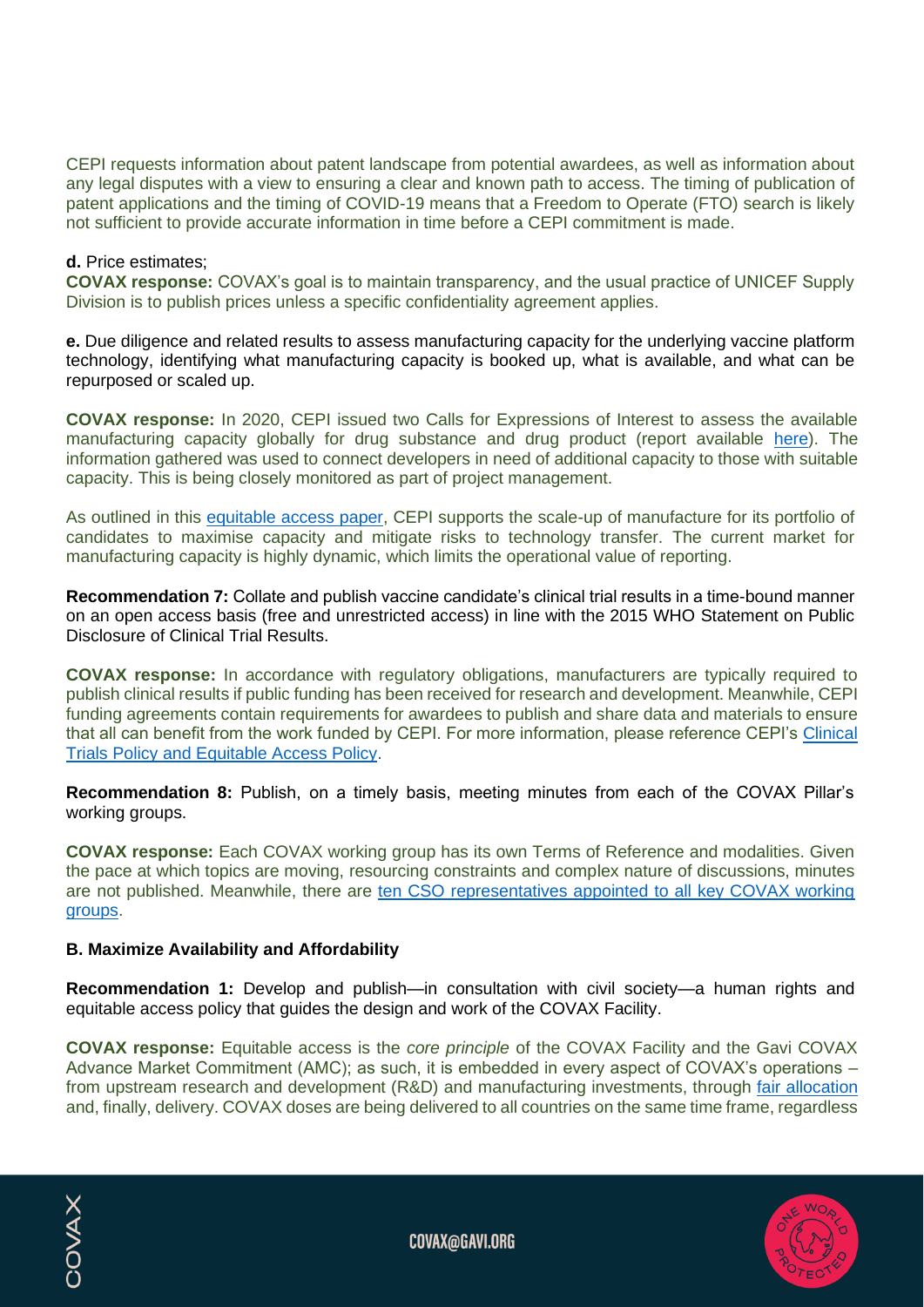of economic status (reference UNICEF's [COVID-19 Vaccine Market Dashboard\)](https://www.unicef.org/supply/covid-19-vaccine-market-dashboard). These principles are articulated in a spectrum of foundational [COVAX documents](https://www.gavi.org/covax-facility#documents) and [CEPI's equitable access documents.](https://cepi.net/about/governance/?doc_category=238)

Since the October 2020 [dialogue with civil society](https://www.gavi.org/sites/default/files/covid/covax/ACT-A-COVAX-for-CSOs-27102020-web.pdf) and subsequent appointment of ten civil society [representatives](https://www.gavi.org/news/media-room/covax-welcomes-appointment-civil-society-representatives) to all key COVAX working groups, COVAX has benefited not only from their technical expertise, but also from understanding better the concerns of and challenges faced by the constituencies they represent. The role of civil society in enabling equitable access to safe and effective COVID-19 vaccines through their participation in key COVAX working groups is a testament to the priority that COVAX places on maintaining the transparency of its operations. Since August 2020, public dialogue webinars have taken place every few months to share regular updates on COVAX's progress. Information given during these sessions is extremely detailed; senior staff answer questions, and slide decks containing the information are circulated afterwards.

In support of the principle of life-saving immunisation as a fundamental human right, COVAX guidance is that governments prioritise COVID-19 immunisation for all high-risk individuals and populations, according to the WHO Strategic Advisory Group of Experts (SAGE) on Immunization recommendations, independent of their residency and legal status, including internally displaced populations, refugees, migrants and detainees.

**Recommendation 2:** Endorse the Covid-19 Technology Access Pool (C-TAP) and align the COVAX Facility's design to operationalize and implement C-TAP.

**COVAX response:** COVAX's foundational goal is to enable equitable access in an unprecedented time frame. In the current context, this means working with vaccine manufacturers around the world to attain ambitious goals of delivering at least two billion doses of vaccine to COVAX's participating economies in 2021. The scope of the [WHO COVID-19 Technology Access Pool \(C-TAP\)](https://www.who.int/initiatives/covid-19-technology-access-pool) is much broader and involves a number of issues that are outside COVAX's remit. Additionally, the time frames of C-TAP (i.e. medium to longer term) and COVAX (i.e. addressing a current pandemic emergency) are different.

In line with C-TAP proposals, CEPI funding agreements contain requirements for awardees to publish and share data and materials to ensure that all can benefit from the work funded by CEPI, as outlined in this February 2021 [summary of CEPI's COVID-19 vaccine development agreements.](https://cepi.net/wp-content/uploads/2020/12/Enabling-equitable-access-to-COVID19-vaccines-v3-22Feb-2021.pdf) CEPI does not seek to own the Intellectual Property (IP) developed from its partnerships but, rather, requires its awardees to manage their IP in such a way that equitable access can be realised (i.e. doses are made available to the COVAX Facility for fair allocation and procurement). CEPI believes this is the most effective way of delivering accessible vaccines as quickly as possible, without stifling innovation or delaying the urgent vaccine development process. Furthermore, CEPI collaborates with partners in the selection of additional manufacturers to increase manufacturing capacity and enable equitable access. Developers agree to technology transfer to trusted partners, and/or standing up manufacturing capacity in two or more countries, if applicable.

**Recommendation 3:** Ensure that contracts with companies developing and manufacturing vaccines: **a.** require open and non-exclusive licensing, and wherever needed, technology transfers to share all relevant intellectual property to scale-up manufacturing;

**COVAX response:** COVAX shares the ambition of building capacity for manufacturing vaccines in lowerincome countries, expanding diversity in vaccine manufacturing and ensuring healthy markets for vaccines. COVAX encourages technology transfer to economies that have the capacity to produce vaccines, facilitating introductions and pairing where this is helpful, and where resources permit providing financial support to enable such processes.





**COVAX@GAVI.ORG**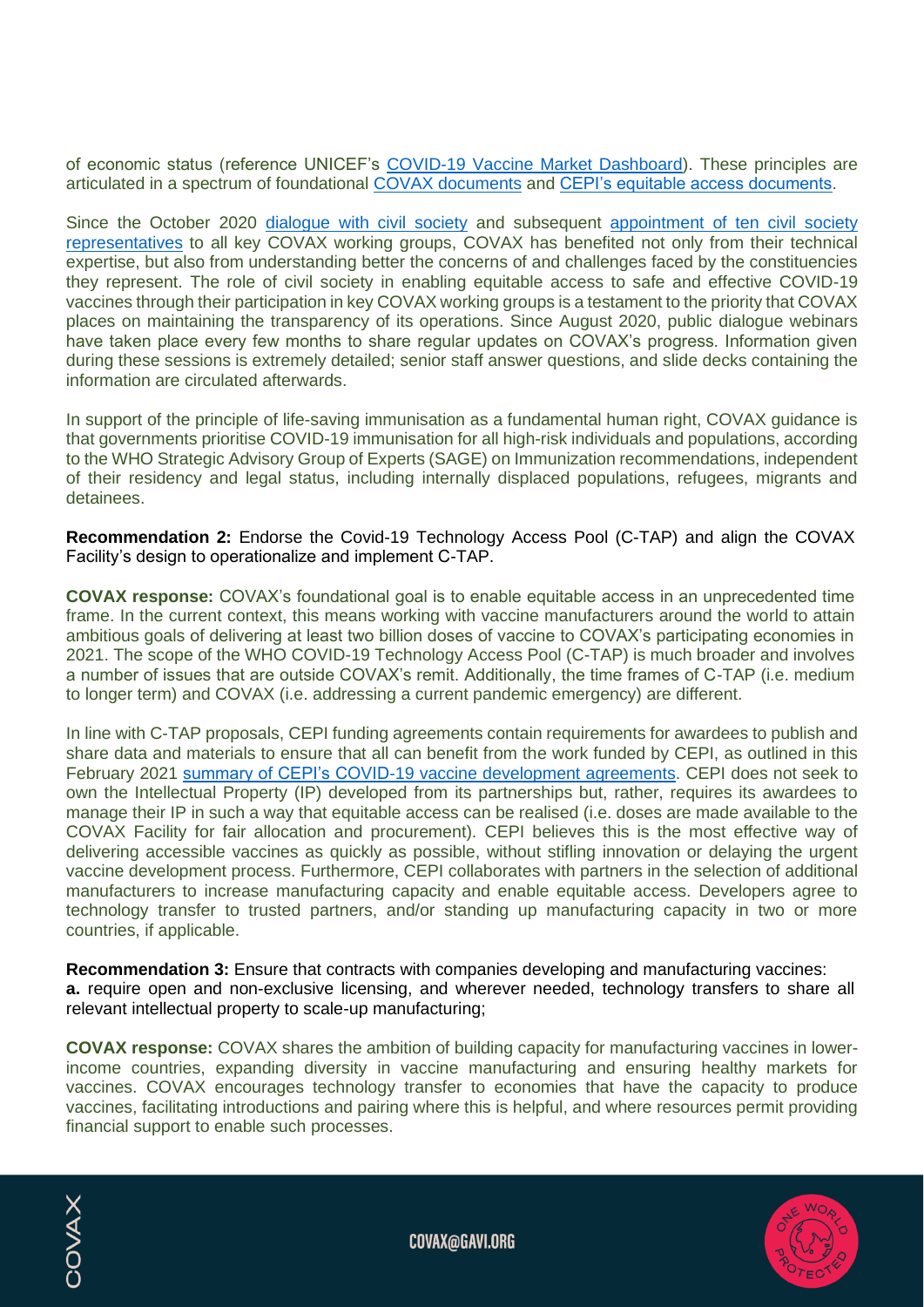Technology transfer works best when it is based on close partnerships in which both parties – the innovator company and the recipient – are committed to overcoming the many challenges involved in replicating the complex manufacturing processes in partnership. COVAX is committed to expanding diversity of manufacturing and has been supportive of two technology transfer deals involving Serum Institute of India (SII), as well as further scale-out agreements between other manufacturers to [increase available volumes.](https://cepi.net/wp-content/uploads/2020/12/Enabling-equitable-access-to-COVID19-vaccines-v3-22Feb-2021.pdf) Agreements such as these recognise that the role of expertise and capital-intensive start-up costs alongside intellectual property are effective in shaping markets, as demonstrated by the success of the Vaccine Alliance model over the past two decades: through technology transfer, Gavi has been able to dramatically reduce the price of vaccines.

**b.** price vaccines in a way that maximizes affordability, minimizes debt for low- and middle-income countries, and prioritizes public benefit over private profit;

**COVAX response:** With 190 participating countries and economies, COVAX has a collective purchasing power to negotiate highly competitive, sustainable prices from manufacturers that are in turn passed on to participating countries and economies, while being sensitive to their income levels. COVAX is also working with manufacturers committed to minimal profit pricing – which form the core of the COVAX vaccine portfolio.

Ninety-two lower-income countries and economies are eligible for free, donor-funded COVID-19 vaccine doses through the Gavi COVAX Advance Market Commitment (AMC) – enabling them to protect high-risk populations without having to spend constrained domestic resources or take on additional financing.

As mentioned above, as of 24 March 2021, COVAX has [delivered](https://www.gavi.org/live/covax-vaccine-roll-out) nearly 30 million donor-funded vaccine doses to 46 lower-income countries, as funded through the Gavi COVAX AMC. UNICEF's COVID-19 Vaccine Market Dashboard available is [here.](https://www.unicef.org/supply/covid-19-vaccine-market-dashboard) COVAX distributes vaccines equitably according to a [Fair](https://www.who.int/news-room/feature-stories/detail/access-and-allocation-how-will-there-be-fair-and-equitable-allocation-of-limited-supplies)  [Allocation Mechanism.](https://www.who.int/news-room/feature-stories/detail/access-and-allocation-how-will-there-be-fair-and-equitable-allocation-of-limited-supplies)

COVAX Allocations are published on a regular basis, starting with the [first round of allocations](https://www.gavi.org/news/media-room/covax-publishes-first-round-allocations) published on 2 March 2021. COVAX is also developing a mechanism through which Gavi COVAX AMC-eligible countries that choose to complement the essential foundation built by donor-funded doses should be able to access vaccines at COVAX-negotiated prices through a [cost-sharing approach.](https://www.gavi.org/sites/default/files/covid/covax/Briefing_Note_COVAX_AMC_Cost-Sharing.pdf)

A ["humanitarian buffer"](https://www.gavi.org/news/media-room/gavi-board-approves-covax-buffer-high-risk-groups-humanitarian-settings) could also be made available as a backstop mechanism to serve as a provider of last resort for if/when national, government-led planning and roll-out fail to reach certain high-risk populations in humanitarian settings. For example, populations living outside government-controlled areas could be served through the humanitarian buffer. This would be implemented once all other options have been explored; and applicants would be asked to demonstrate a gap in coverage among relevant populations within the scope of this buffer.

**c.** require transparent pricing verifiable by third-party audits that are published; and

**COVAX response:** COVAX's goal is to maintain transparency, and the usual practice of UNICEF Supply Division is to publish prices unless a specific confidentiality agreement applies.

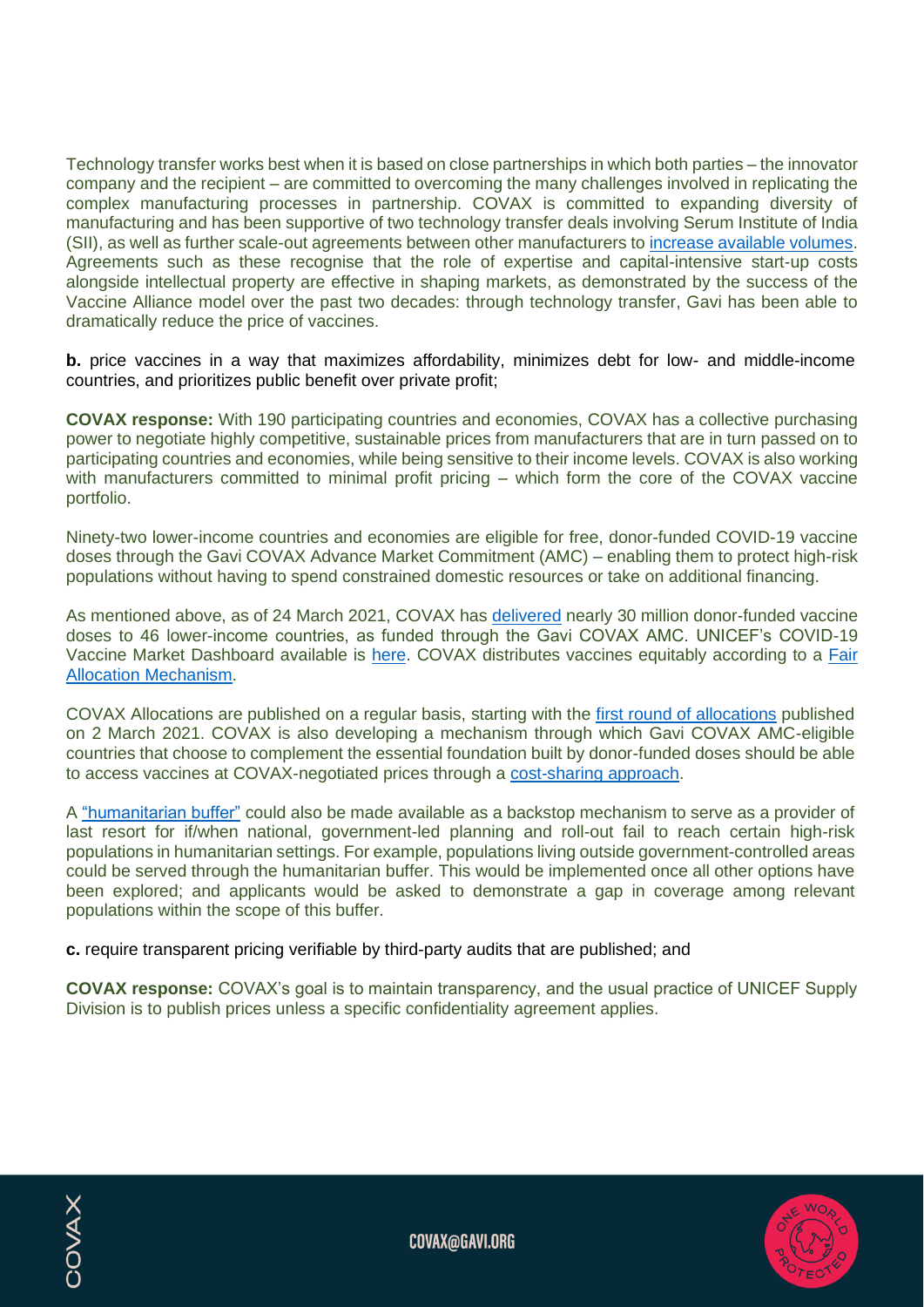**Recommendation 4:** At a minimum, ensure corporate compliance with CEPI equitable access policy, and exercise public health licenses and other safeguards contained in CEPI contracts to scale-up affordable supply.

**COVAX response:** COVAX is coordinating and collaborating with CEPI to support [CEPI's Equitable](https://cepi.net/wp-content/uploads/2019/01/Equitable-Access-Policy.pdf)  [Access Policy,](https://cepi.net/wp-content/uploads/2019/01/Equitable-Access-Policy.pdf) and to enable participating countries and economies to benefit from the access terms in CEPI's agreements, including public health licenses and other safeguards. This partnership enables COVAX to leverage CEPI's progress in facilitating equitable access to COVID-19 vaccines, and to ensure CEPI's investments in equitable access translate into equitable procurement and, ultimately, delivery of COVID-19 vaccine doses.

#### **C. Strengthen Governance**

**Recommendation 1:** Integrate low- and middle-income governments and civil society representatives, including those with varied expertise on access to medicines, IP barriers, and human rights, into the various bodies that are part of the COVAX Pillar structure, including in decision-making processes concerning the facility's contract negotiations with companies and vaccine allocation decisions.

**COVAX response:** Lower-income economy government and civil society representatives form an important part of the COVAX Facility's governance and decision-making processes through their participation in the Gavi Board and committees, such as Programme and Policy Committee (PPC), Market-Sensitive Decisions Committee (MSDC) and Audit and Finance Committee (AFC). Civil society organisations (CSOs) are represented in all key COVAX working groups. Further, the Gavi COVAX AMC Engagement Group is a key component of COVAX Facility governance. Co-chaired by ministers from the Governments of Canada, Ethiopia and Indonesia, the Gavi COVAX AMC Engagement Group is composed of participants from the governments of lower-income countries, as well as donors and other stakeholders.

**Recommendation 2**: Expand on the principles governing conflicts of interests articulated in the COVAX Pillar Structure and Principles, and develop and publish—in consultation with rights groups and experts on access to medicines—a Conflicts of Interest Policy that applies to the senior leadership of CEPI, Gavi, their boards, and the COVAX Pillar structure. The policy should, among other things:

**a.** Outline procedures for publicly disclosing conflicts of interest;

**b.** Create an independent high-level committee, including civil society representatives, to assess conflicts of interests and oversee the implementation of the conflicts of interest policy; and

**c.** Periodically publish reports about how the policy was implemented.

**COVAX response:** COVAX's bespoke governance system was designed with equity and transparency at its core and leverages the governance of its component organisations. Each of COVAX's three convening organisations already have requirements for senior staff to regularly disclose conflicts of interest through their governance processes. In addition, all staff engaged in COVAX working groups are bound by a Conflict of Interest policy, as indicated in [COVAX: Structure and Principles](https://www.gavi.org/sites/default/files/covid/covax/COVAX_the-Vaccines-Pillar-of-the-Access-to-COVID-19-Tools-ACT-Accelerator.pdf) (available on the Gavi website), along with the names of staff members in the groups.

COVAX is committed to further increasing the transparency of how its Conflict of Interest principles are implemented and managed. This includes expanding the number of staff and partners to which the Conflict of Interest policy applies; following up to ensure declarations are made; and acting on information provided – ranging from recusing individuals from decisions to removing people from roles if their interests present a perceived, potential or actual conflict.

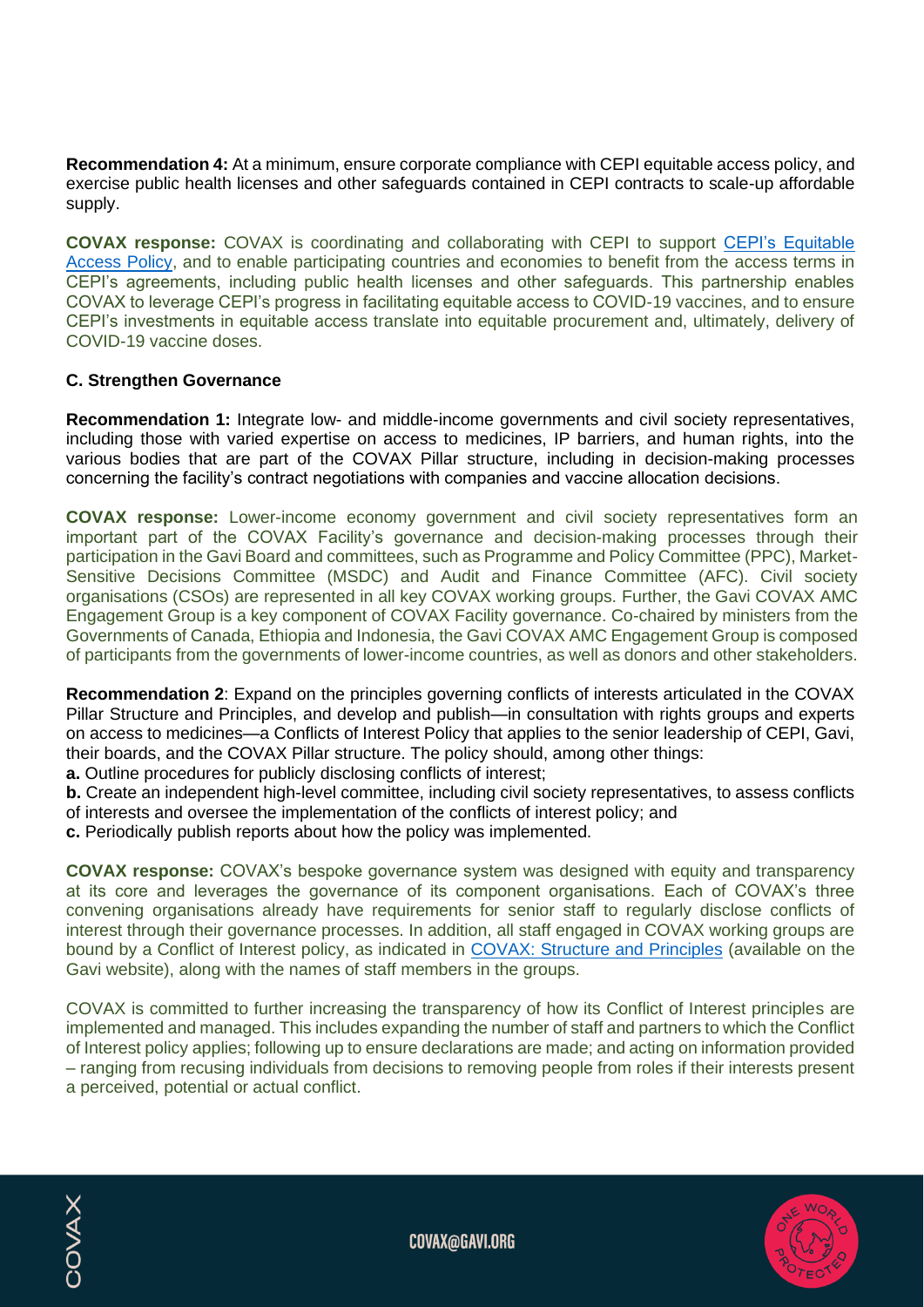**Recommendation 3:** Develop and publish—in consultation with rights groups and access-to-medicine experts— a whistleblower policy and constitute a high-level committee comprised of independent experts. Among other things, the external committee should be empowered to receive and investigate complaints about the COVAX Facility's work and provide reports to the boards of CEPI, Gavi, and those part of the COVAX Coordination Meeting.

**COVAX response:** Each of COVAX's three convening organisations have established whistleblower policies and procedures in place (and these are published on their websites), with oversight from their relevant governing bodies as appropriate. Recognising the importance of accountable governance systems, COVAX will ensure transparency on how the existing whistleblower policies and reporting facilities of the COVAX convening organisations, with newly agreed lines of communication among them, will enable appropriate accountability and integrity. Relevant matters will be reported to the COVAX Coordination Meeting (CCM) as appropriate.

# **D. Vaccine Injury Compensation Programme**

**COVAX** 

**Recommendation 1:** Develop and publish—in consultation with low-and-middle income governments, civil society, patient rights advocates, and those participating in clinical trials—a vaccine injury compensation policy, program, and related procedures to evaluate claims and compensate individuals meeting defined criteria of injury related to the receipt of a vaccine.

**COVAX response:** On 22 February 2021, COVAX [launched](https://www.gavi.org/news/media-room/no-fault-compensation-programme-covid-19-vaccines-world-first) the COVAX No-Fault Compensation Programme for AMC-Eligible Economies, which is the first and only vaccine injury compensation programme operating on an international scale. The programme will offer eligible individuals in the Gavi COVAX Advance Market Commitment (AMC)-eligible economies a fast, fair, robust and transparent process to receive compensation for certain rare but serious adverse events associated with a COVID-19 vaccine, or the administration of a COVID-19 vaccine, procured or distributed through COVAX until 30 June 2022. The programme will become fully operational through its web portal [\(www.covaxclaims.com\)](http://www.covaxclaims.com/) by 31 March 2021.

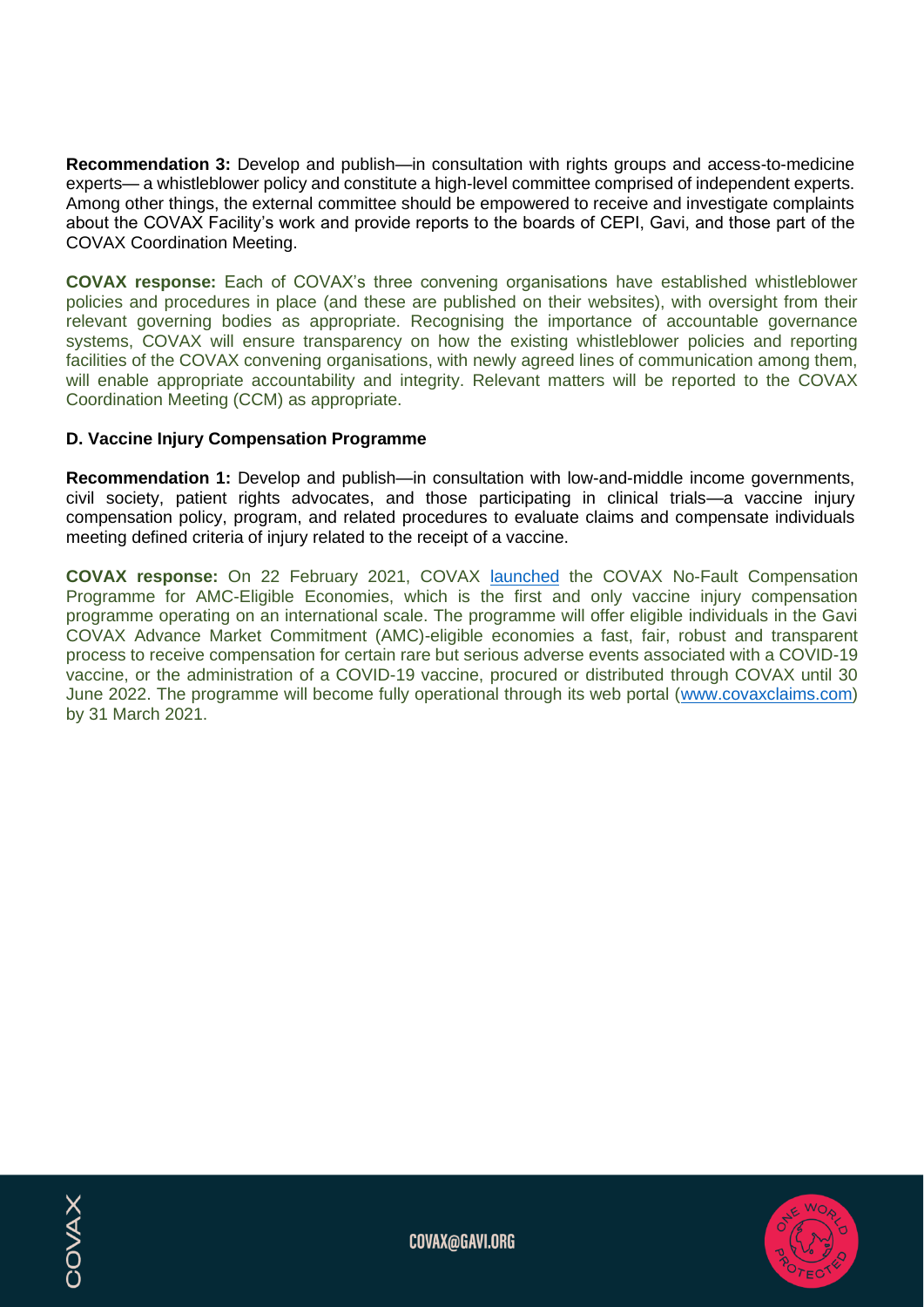# **COVAX RESPONSE TO REQUEST FOR ADDITIONAL INFORMATION (ANNEX II)**

*Note: COVAX response appears in green font.*

#### **A. Contracts with developers and manufacturers**

**Question 1:** How do contracts procuring vaccine for the COVAX Facility align with CEPI's 2019 [Equitable](https://cepi.net/wp-content/uploads/2019/01/Equitable-Access-Policy.pdf)  [Access Policy?](https://cepi.net/wp-content/uploads/2019/01/Equitable-Access-Policy.pdf)

**COVAX response:** The CEPI policy is primarily for CEPI activities. CEPI contracts enable end-to-end access and for COVID-19 vaccines include first right of refusal to supply volumes for COVAX, as well as enabling scale-out to increase available volume. COVAX contracts complement the investments made by CEPI by establishing advance purchase agreements (APAs) of the vaccines to enable this equitable access for COVAX participants.

**Request 2:** Please provide copies of all underlying contracts signed by CEPI in relation to vaccine candidates that are part of the COVAX Facility.

**COVAX response:** CEPI is fully committed to transparency and has [published a summary](https://cepi.net/wp-content/uploads/2020/12/Enabling-equitable-access-to-COVID19-vaccines-v3-22Feb-2021.pdf) of the equitable access provisions for CEPI partnership agreements in the COVID-19 portfolio. CEPI's Board and Investors receive summaries of the access provisions of these agreements, and they can access the full agreements on request. Contracts with developers and manufacturers contain commercially sensitive and proprietary information protected under confidentiality obligations. Consequently, Gavi and CEPI are not in a position to disclose these contracts without infringing confidential obligations.

**Request 3:** Please provide copies of all contracts procuring vaccine doses for the COVAX Facility. This includes agreements with AstraZeneca, Serum Institute of India, and Novavax; as well as the Sanofi and GSK Statement of Intent.

**COVAX response:** COVAX cannot provide full copies of contracts, as these contain commercially sensitive information; however, Gavi is planning to publish publicly a summary of deals in accordance with the usual practice of Gavi purchases. Please note the Gavi Market-Sensitive Decisions Committee (MSDC), which has a CSO representative, approves the key terms of the advance purchase agreements (APAs) that the COVAX Facility enters into with manufacturers.

#### **B. Human Rights Due Diligence**

**Request 1:** Please outline the processes CEPI, Gavi, and COVAX are using to conduct effective human rights due diligence to evaluate the risks that exacerbate vaccine scarcity, including limited vaccine manufacturing capacity by technology, and underlying intellectual property rights.

**COVAX response:** The foundational principles of corporate responsibility to respect human rights are reflected in CEPI's [Third Party Code,](https://cepi.net/wp-content/uploads/2019/10/CEPI-Third-Party-Code.pdf) as the Ten Principles of the UN Global Compact are built into the Code. This applies for all partners of CEPI and is in scope for audit of partners. For each individual project, due diligence is undertaken to evaluate the risks related to access including the ability to develop a successful vaccine, including manufacturing and supply capacity (e.g. the need for additional capacity and technology transfer to meet volume commitments), vaccine nationalism and intellectual property risks. Steps are agreed to eliminate or mitigate the risk to meet the requirements of CEPI and COVAX as a whole as part of formation of the agreements and monitored throughout implementation.



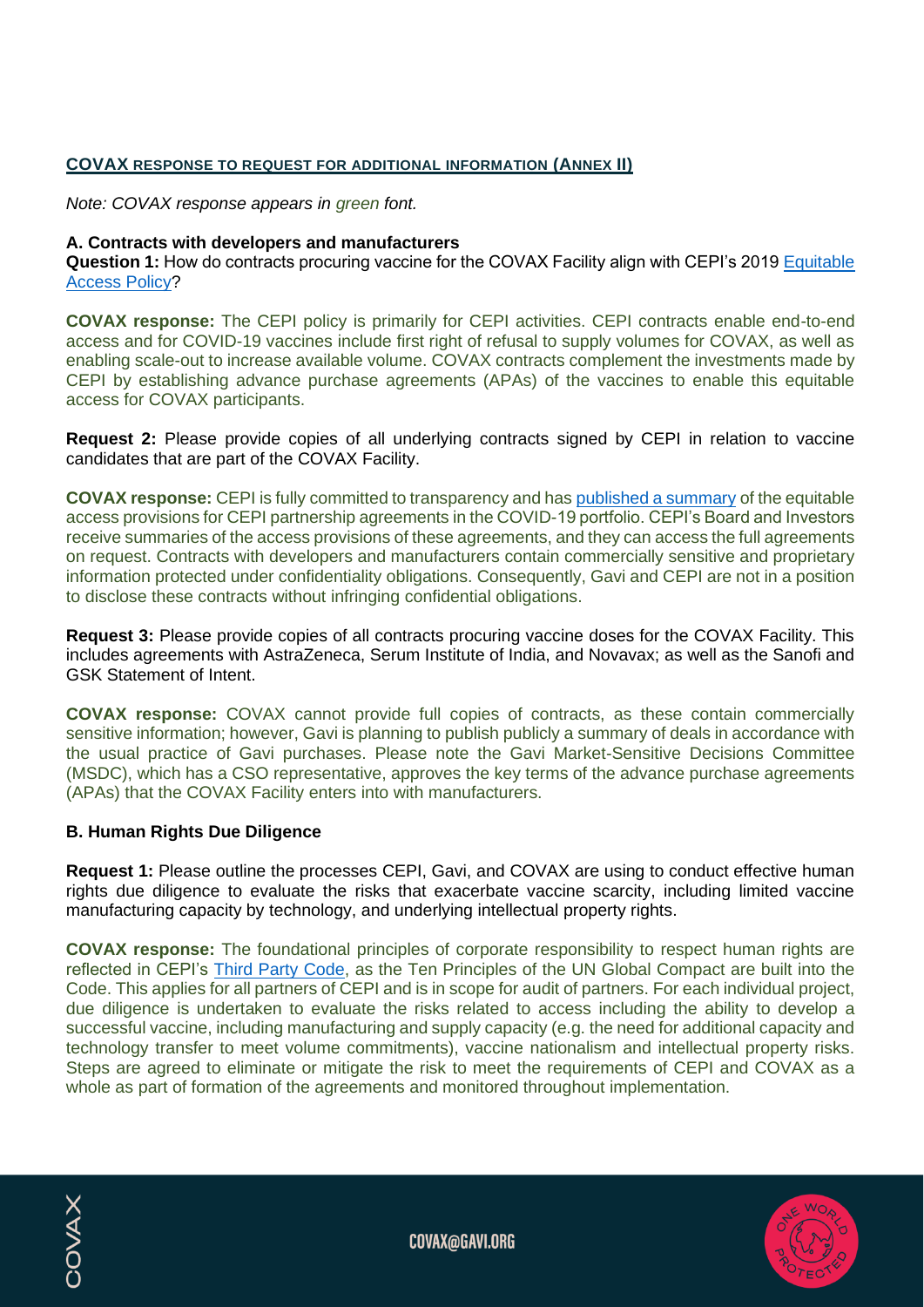However, there are many [uncertainties](https://www.gavi.org/sites/default/files/covid/covax/COVAX%20Supply%20Forecast.pdf) affecting the supply of COVID-19 vaccines, not least around manufacturing capacity, regulation, funding availability, final contract terms and the readiness of countries themselves to begin their national COVID-19 vaccination programmes. Similarly, [allocation timelines](https://www.gavi.org/news/media-room/covax-publishes-first-round-allocations) are dependent on a variety of factors, including: national regulatory requirements; availability of supply; and fulfilment of other criteria, such as validated national deployment and vaccination plans (NDVPs) from Gavi COVAX AMC participants, indemnification and liability agreements, and export and import authorisations.

COVAX cannot overcome these challenges alone; rather, all stakeholders must work together to build on the efforts of the market shaping work that has been at the core of the Vaccine Alliance operating model for the past two decades, and to ensure that vaccine manufacturers honour their commitments to keep COVID-19 vaccines affordable.

Despite the breadth of expertise and extent of resources invested in COVAX to date, there will always be room for improvement and areas in which additional expertise and resources are required. To this end, COVAX leadership welcome specific guidance on best practices in conducting effective human rights due diligence, in order to study this specific area further and also to assess how best to incorporate relevant considerations in the work of each convening organisation going forward.

**Request 2:** Please outline the steps CEPI or Gavi have taken to consult diverse intellectual property rights experts to evaluate intellectual property risks and their actual and potential impacts on Covid-19 vaccine supply and pricing, and develop prevention and mitigation measures. Please provide reports of these consultations.

**COVAX response:** In this compressed timespan, COVAX is working with manufacturers to reach ambitious goals. Negotiations between governments and manufacturers around intellectual property (IP) may take more time, and are not in the purview of the work of COVAX. When it comes to patents, it is essential to note that IP, in the case of vaccine manufacturing, represents only a part of the relevant expertise required to establish new capacity. The more challenging aspect involves know-how and high start-up costs, as vaccine production requires thousands of manufacturing steps. The key constraint in 2021 will not be IP but rather supply constraints, especially in the still evolving context of new variants. Addressing these issues will require utilising all available expertise and resources – including that of industry. Efforts are already under way in this regard, with [recent discussions](https://cepi.net/news_cepi/meeting-discusses-covid-19-vaccine-manufacturing-bottlenecks-that-must-be-urgently-tackled-for-covid-19-vaccine-output-to-reach-its-full-potential/) with global pharmaceutical and public health sector organisations to address COVID-19 vaccine supply chain and manufacturing bottlenecks (upstream, downstream, fill-and-finish) to enable large vaccine manufacturing scale-up to meet the cumulative supply target of up to 14 billion doses by the end of 2021. For more information, please refer to the discussion document ["Towards Vaccinating The World",](https://www.ifpma.org/wp-content/uploads/2021/03/Summit_Landscape_Discussion_Document.pdf) whose co-authors include CEPI personnel.

**Question 3:** Have any studies been commissioned modelling vaccine access, controlling for intellectual property rights (for example, if COVAX Facility were designed in a way that was aligned with C-TAP vs. not aligned with C-TAP)? If yes, please provide copies of these studies.

**COVAX response:** COVAX has not performed such studies in this manner.

COVAX

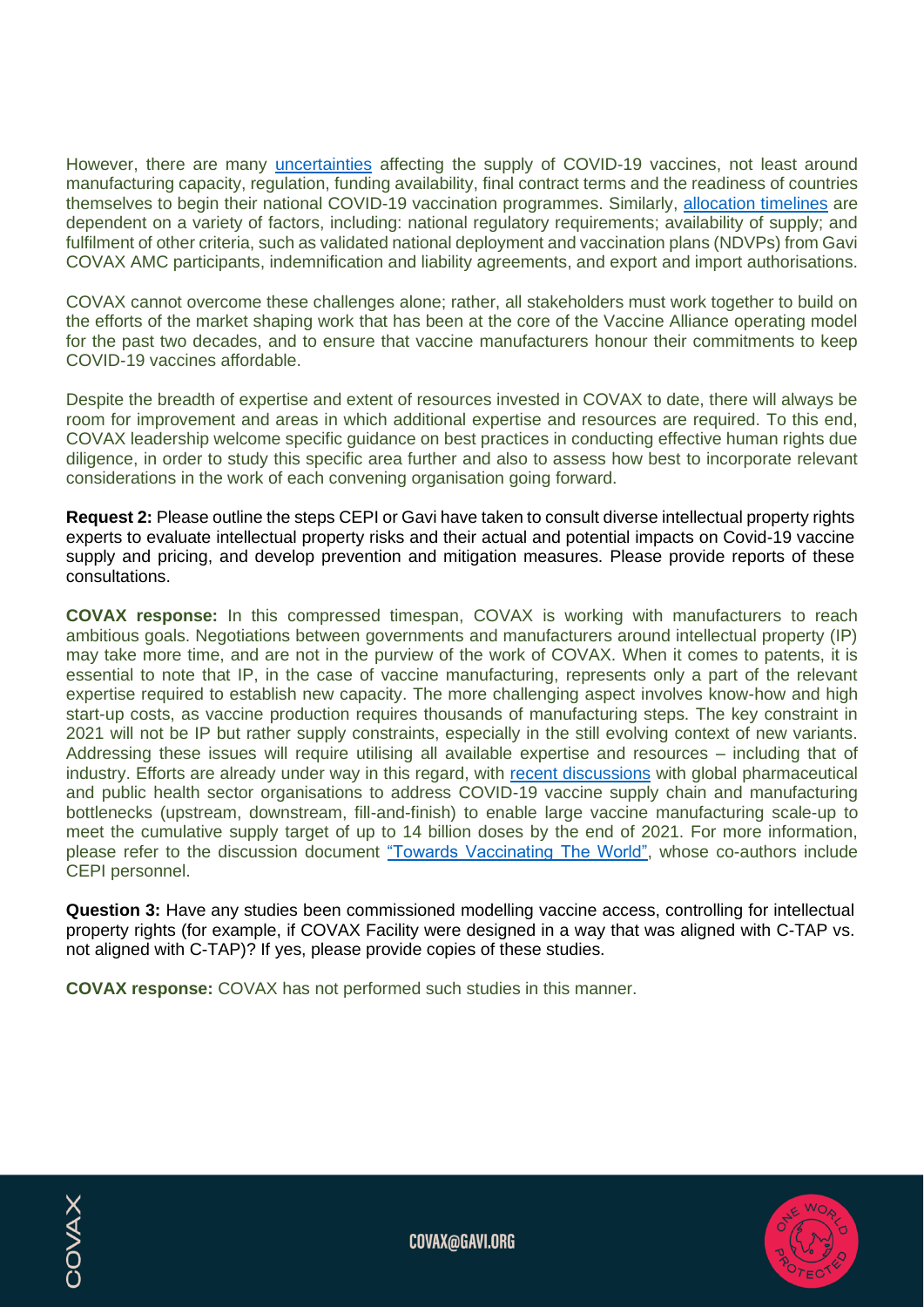**Question 4:** Have any studies been commissioned modelling vaccine access, controlling for tiered and flat pricing, to demonstrate how many people can get free vaccines under different pricing strategies, or how the debt-burden on low-and-middle income countries are impacted by these pricing strategies? If yes, please provide copies of these studies.

**COVAX response:** Under the guidance of the Strategic Advisory Group of Experts (SAGE) on Immunization Working Group on COVID-19 Vaccines' COVID-19 Vaccine Impact Modelling Subgroup, which provides high-quality modelling guidance to inform policy recommendations related to COVID-19 vaccine prioritisation, WHO has commissioned modeling vaccine access studies mainly around five main topics that are of critical interest to SAGE:

- 1. vaccination strategies to maximise in-person schooling;
- 2. vaccination strategies to keep health system use below maximum capacity;
- 3. importation into settings with no cases and outbreak response vaccination;
- 4. extent to which vaccination can allow non-pharmaceutical interventions to be lifted; and
- 5. strategies to maximise impact of available supply of vaccines.

Results from eight selected modeling groups from both high-income countries (HICs) and low- and middleincome countries (LMICs) are expected by mid-2021.

At this moment, low- and lower middle-income economies, as well as upper middle-income economies that are World Bank International Development Association (IDA)-eligible, are receiving COVID-19 vaccine doses that are fully subsidised by the Gavi COVAX AMC. Therefore, the current pricing structures will not affect them. At present, COVAX is not requiring mandatory co-financing from these Gavi COVAX AMCeligible economies.

Questions concerning impact on debt-burden on economies are best directed to the World Bank.

# **C. Global Cooperation**

**Question 1:** What steps are CEPI and Gavi taking to align COVAX Facility's design and work with the WHO's Covid-19 Technology Access Pool?

**COVAX response:** As mentioned above, the [WHO COVID-19 Technology Access Pool \(C-TAP\)](https://www.who.int/initiatives/covid-19-technology-access-pool) is an innovative and vital initiative, and there is potential for COVAX to align and cooperate with C-TAP in the medium to longer term; however, this is not an immediate priority, given international pressure upon COVAX to deliver at least two billion COVID-19 vaccine doses to 190 countries and economies by the end of 2021.

#### **D. Information about Self-Financing and AMC Countries and Economies**

**Request 1:** Please provide a full list of participating self-financing governments/economies, providing the following details for each of them: whether they have opted for Committed or Optional Purchase Arrangement; what percentage (10-50 percent) of their population they are seeking to have vaccinated; the total number of vaccine doses the participant has elected to receive.

**COVAX response:** COVAX is currently developing a vaccine roll-out heat map that will reflect this information. This is expected to be available in the coming weeks.